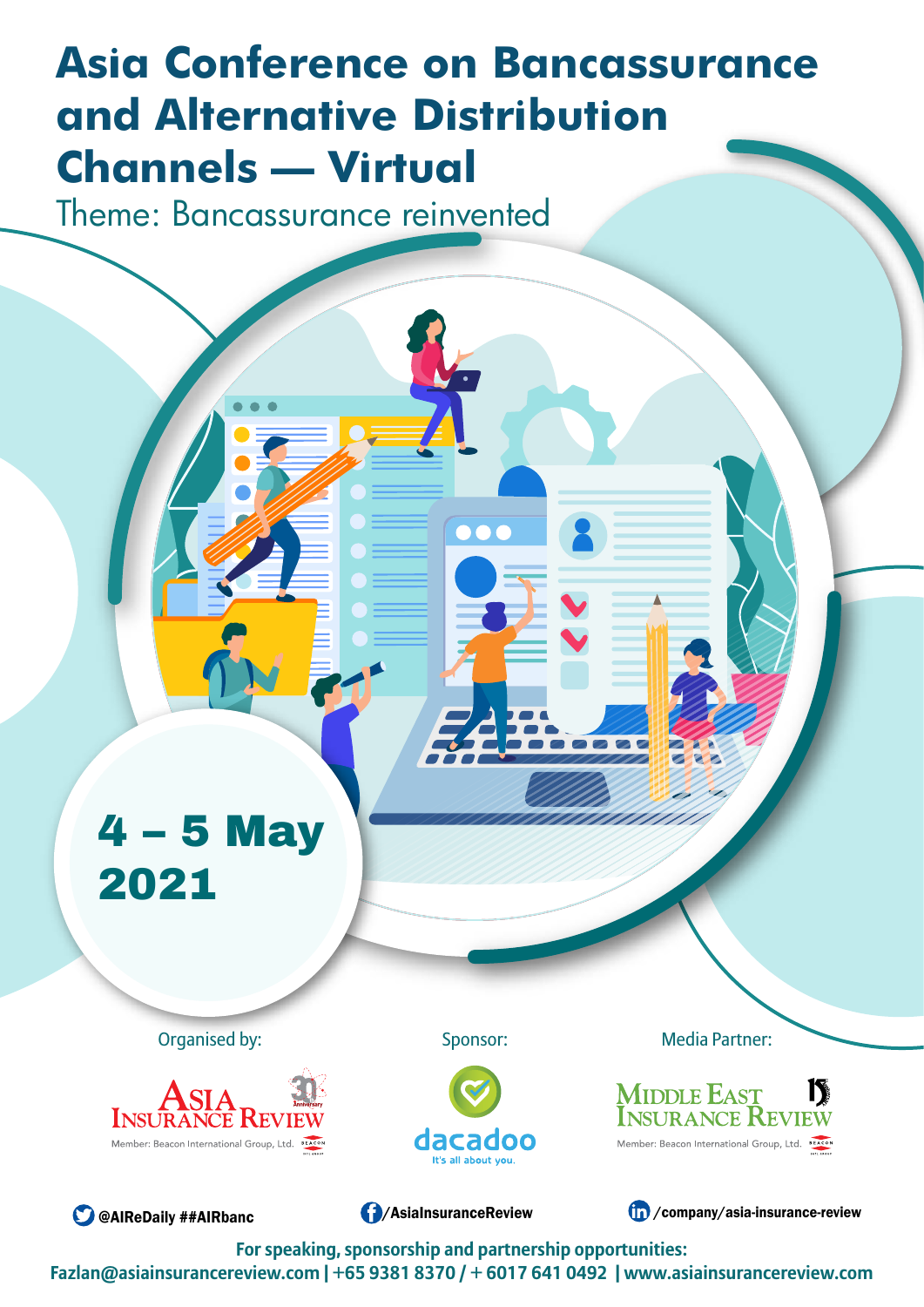

|<br>|<br>re n today's digital and customer-centric world, banks and insurers need to run bancassurance on a joint strategy. With the pandemic and resulting lockdowns accelerating the digital needs of customers, insurers must look towards providing seamless online integration and remote service offerings to build high-performing bancassurance in the next normal. How can it be achieved? What are the key strategies for successful alliances? Bancassurance and insurers need to build a more effective partnership with InsurTech startups in order to compete in a fast-moving tech environment. With the demand for new products growing post-lockdown, insurers can leverage the bancassurance channel in an efficient and costeffective way.

Asia Insurance Review's Asia Bancassurance virtual conference will set the stage for banks, insurers, strategic partners and international top leaders to explore innovative strategies to harness the power of partnerships, dynamic distribution channels, smart deals, advanced analytics that drive lead generation, as well as the reengineered insurer-bank collaboration model to keep bancassurance thriving.

### **Topics:**

- Bancassurance reinvented Building the next-gen bancassurance
- Banking on bancassurance in the new normal
- How did COVID-19 impact bancassurance with no footfalls at banks?
- The marketing edge and mantra of bancassurance
- Bancassurance in low-interest environment: Leveraged financing in bancassurance deals
- When will bancassurance make it big in non-life?
- The real synergy between banks and insurers
- Mega trends in bancassurance M&A
- How can banks and insurers effectively partner with InsurTech startups?
- The latest developments in bancatakaful
- Why the time for digital transformation is now
- Digital bancassurance: Trends and best practices
- InsurTech disruptive innovation making the impossible possible
- Bancassurance partnership in the Middle East - How they compare? Marketing, innovation, etc
- **Profitability**
- Global bancassurance industry market trends - size, growth, opportunities and forecasts
- Post-COVID-19 lockdown Life insurance and role of bancassurance

Panel: Strategic bancassurance alliances

- Towards a win-win bancassurance partnership
- How can banks and insurers effectively partner in the digital era?
- The challenges presented by legacy technology

Panel on insurance distribution dynamics – managing multiple distribution channels - digital distribution, social media

### **Virtual experience**





Networking opportunities available

Your gateway to the world – networking opportunities have been arranged for a more engaging experience



Log on and watch anytime, anywhere

Access anywhere. Easy access to the event all around the globe through desktop, laptop, tablet or mobile phone!

### Watch online and on demand

Need to step away? Want to go back and watch something again? You can! Watch sessions again on demand after the event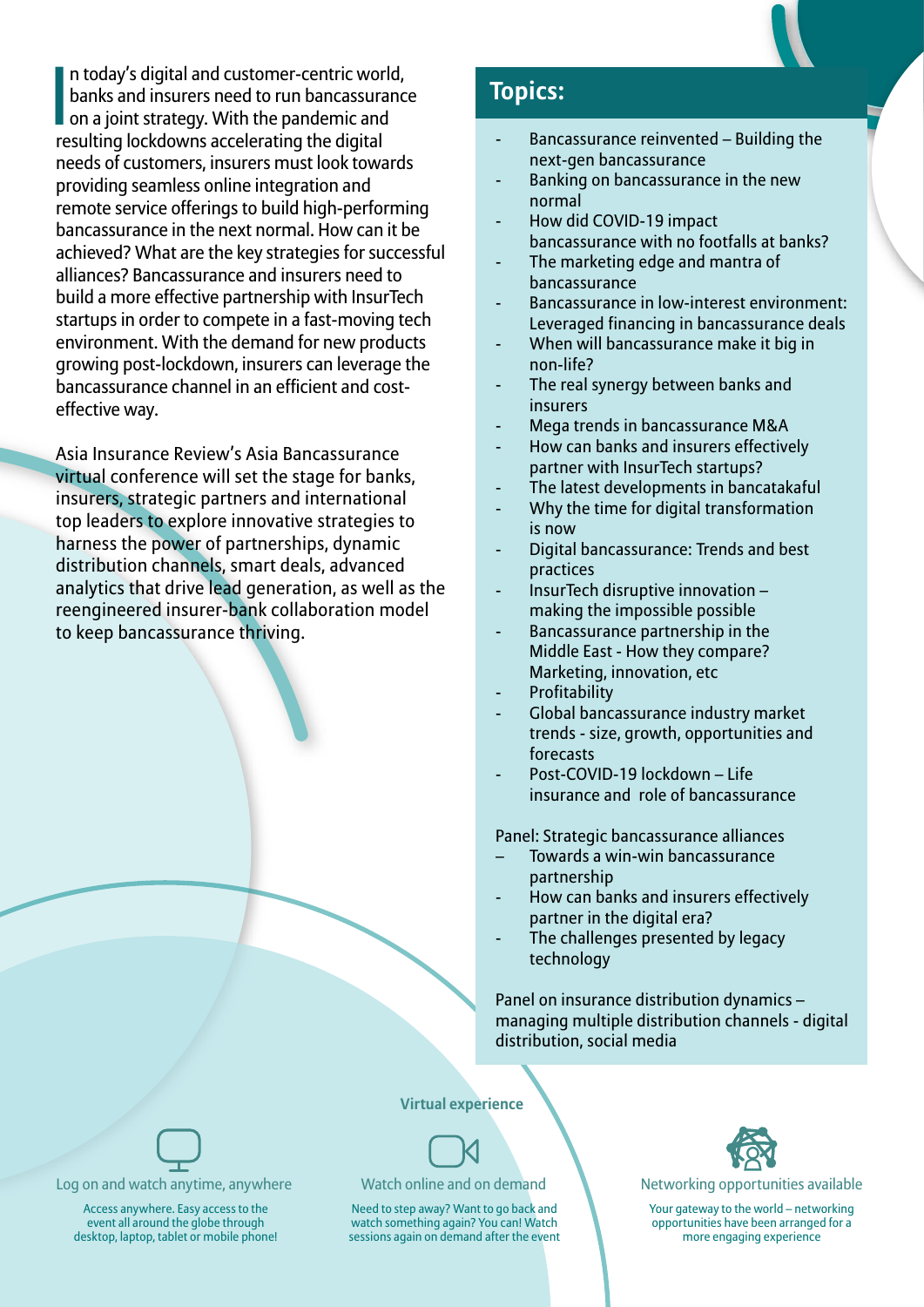## Programme

## Day 1: 4 May 2021, Tuesday / SGT (GMT +8)



2.30pm Digital transformations in bancassurance during the COVID-19 pandemic

> Leigh Allen Director, Global Surveys and Distribution Research, RGA



3.00pm Bancassurance reinvented – Building the next-gen bancassurance - How customer ecosystems will drive change in business Amol Shah

Director, Bancassurance & RAKselect, RAKBANK



3.30pm Digital Bancassurance – Driving incremental growth opportunity Ajit Rochlani Principal, Insurance - Asia Pacific, Oliver Wyman

### 4.00pm Panel: Strategic bancassurance alliances – Towards a win-win bancassurance partnership

- How can banks and insurers effectively partner in the digital era?
- The challenges presented by legacy technology
- Who markets for whom?
- What will the post-COVID bancassurance pull be?

### Moderator:



### Vikas Arora

CEO, AMFORCE Advisors and Consultants

### Panellists:



Richard Vargo Managing Director, Bancassurance, DBS Bank



Thomas Dijohn Senior Vice President, Asia-Pacific, dacadoo



Amol Shah Director, Bancassurance & RAKselect, RAKBANK

5.00pm Networking Opportunities and Close of Day 1